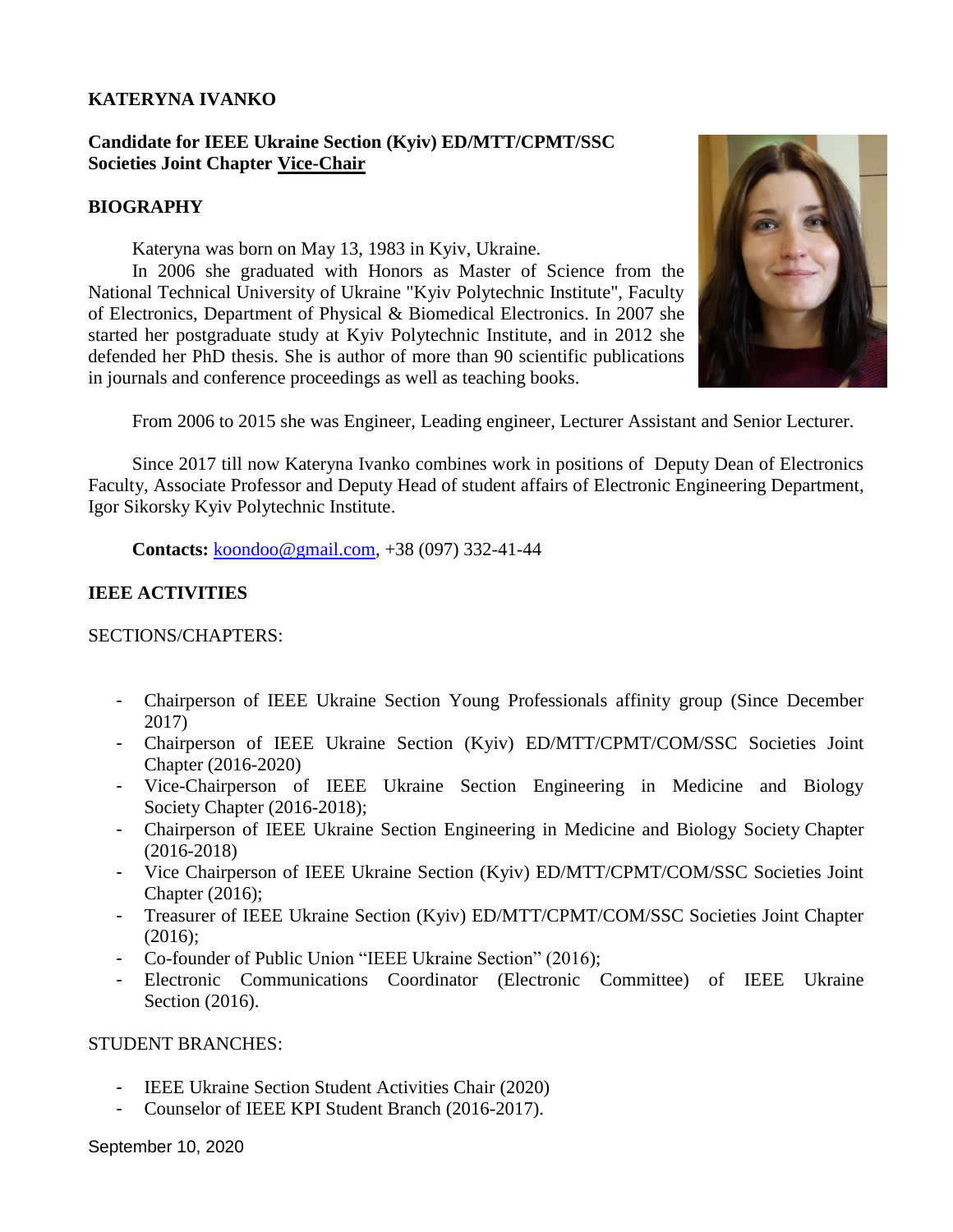### CONFERENCES:

- TPC Member of IEEE International Conference on Electronics and Nanotechnology (ELNANO) (2013-2018);
- Local Chairperson of the Local Organizing Committee of International Conference on Electronics and Nanotechnology (ELNANO) (2007-2018);
- Electronic Communications Coordinator of International Conference ELNANO (2007-2018);
- Member of the Technical Program Committee of IEEE First Ukraine Conference on Electrical and Computer Engineering (UKRCON), 2017
- Track Chair for Bioengineering & Biorobotics of IEEE Ukraine Conference on Electrical and Computer Engineering (2017-2019).

#### OTHER:

- IEEE Memberships:
	- IEEE Young Professionals
	- IEEE Communications Society Membership
	- IEEE Microwave Theory and Techniques Society Membership
	- IEEE Engineering in Medicine and Biology Society Membership
	- IEEE Electron Devices Society Membership

# **QUALIFICATIONS**

Being a Local Chairperson of the Local Organizing Committee of International Conference ELNANO during many years, Kateryna Ivanko has strong experience at organization of international scientific events. She also served as a reviewer of numerous papers in proceedings of international scientific conferences and journals.

Due to the organization activity as well as the work of Deputy Dean for Research of Electronics Faculty, Associate Professor and Deputy Head of student affairs of Electronic Engineering Department, Kateryna has good experience of communication with students and colleagues, practice of involving students and highly qualified specialists in research activities and volunteer work.

Volunteer positions:

- Chapter Officer of IEEE Ukraine Section (Kyiv) ED/MTT/CPMT /SSC Societies Joint Chapter;
- Chapter Officer of IEEE Ukraine Section Engineering in Medicine and Biology Society Chapter;
	- Chapter Officer of IEEE Ukraine Section Young Professionals affinity group;
	- Electronic Communications Coordinator of IEEE Ukraine Section;
	- Counselor of IEEE KPI Student Branch.

# **MAJOR ACCOMPLISHMENTS**

As Local Chairperson of the Local Organizing Committee and TPC Member, she has been taking a leading part in organization of International Conference on Electronics and Nanotechnology for many years.

Main IEEE positions:

- Chairperson of IEEE IEEE Ukraine Section Young Professionals affinity group;
- IEEE Ukraine Section Student Activities Chair;
- Chairperson of IEEE Ukraine Section Engineering in Medicine and Biology Society Chapter;